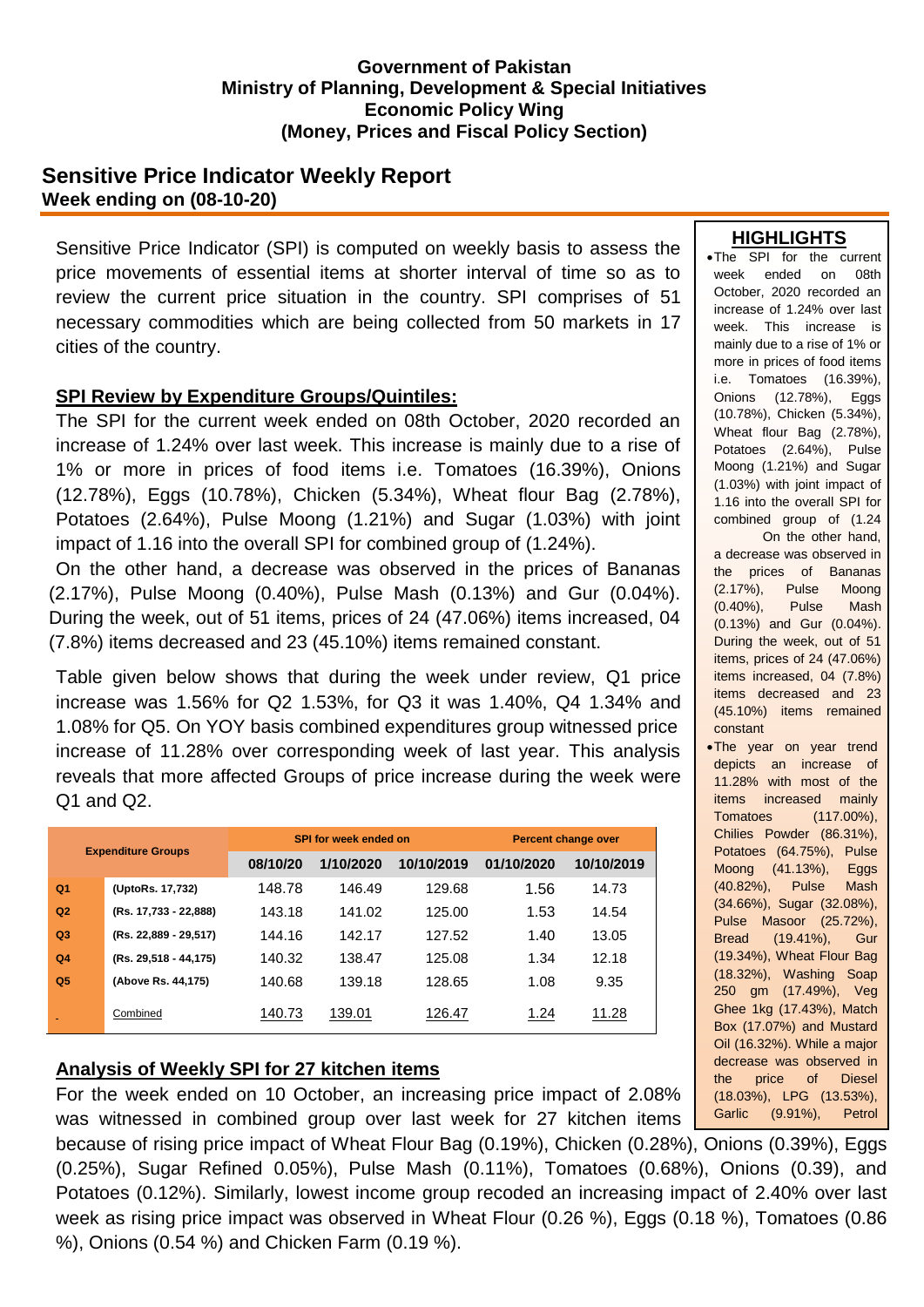On year on year basis, combined group recorded a rising impact of 17.50 which is attributed to increase in price impact of kitchen items i.e. Wheat Flour Bag (1.12%) Rice Basmati Broken (0.17%), Milk Fresh (3.58%), Eggs Hen Farm (1.71%), Potatoes (0.97%), Sugar Refined (1.67%), Chillies Powder (1.46%), Beef (0.81%), Mutton(0.50%), Cooking Oil Dalda 5 litre tin (0.56%), Vegetable Ghee1kg Pouch (0.440%),Tomatoes (2.29%), however, a declining price impact was shown in Onions (0.150%), and Garlic (0.02%). Price impact on YOY basis for lowest income group for Q1 was 20.16% which is ever highest during last two years.

| Sr.<br><b>No</b> | <b>Units</b>                 | <b>Islamabad</b> | <b>Rawalpindi</b> | Lahore  | <b>Karachi</b> | Quetta  | <b>Peshawar</b> |
|------------------|------------------------------|------------------|-------------------|---------|----------------|---------|-----------------|
| 1                | Wheat Flour Bag 20kg         | 867.42           | 860.00            | 860.00  | 1423.57        | 1204.98 | 1336.61         |
| $\overline{2}$   | Rice Basmati Broken          | 106.56           | 98.54             | 76.87   | 95.90          | 114.93  | 94.31           |
| 3                | Mutton (Average Quality) 1kg | 1145.03          | 1158.24           | 1051.19 | 1040.71        | 1096.96 | 947.77          |
| 4                | Chicken Farm Broiler(1kg)    | 163.82           | 155.42            | 156.00  | 194.44         | 184.95  | 168.00          |
| 5                | Milk fresh (Un-boiled)       | 87.30            | 119.83            | 90.00   | 120.00         | 120.00  | 119.70          |
| 6                | Eggs Hen 1dozen              | 157.73           | 152.24            | 152.00  | 152.21         | 174.95  | 164.37          |
| 7                | Cooking Oil 5 Kg             | 1265.0           | 1265.00           | 1240.00 | 1265.00        | 1265.00 | 1265.00         |
| 8                | Pulse Moong 1kg              | 252.84           | 238.42            | 237.40  | 259.07         | 254.97  | 231.72          |
| 9                | Pulse Mash 1kg               | 256.43           | 248.91            | 248.01  | 234.92         | 259.87  | 239.91          |
| 10               | Pulse Gram 1kg               | 153.26           | 148.40            | 133.72  | 159.24         | 174.95  | 154.36          |
| 11               | Potatoes                     | 87.30            | 82.13             | 78.43   | 55.39          | 57.30   | 78.82           |
| 12               | Onions 1kg                   | 96.55            | 87.07             | 80.84   | 73.14          | 59.86   | 72.11           |
| 13               | Tomatoes 1kg                 | 153.26           | 138.29            | 149.78  | 153.63         | 109.70  | 98.37           |
| 14               | Sugar Refined 1kg            | 104.47           | 99.33             | 98.90   | 97.37          | 99.50   | 100.54          |
| 15               | Petrol Super Per Liter       | 104.47           | 104.47            | 104.47  | 104.47         | 104.47  | 104.47          |

# **Consumer Prices Of Essential Kitchen Items in Different Cities**

The Price difference of items in different cities as shown in the table above can be related to transportation costs. This applies to those commodities that are physically transported from one city to another as they are not grown/produced in that particular area. Moreover, heavy rains in the country which caused damage the crops, also caused price increase in different essential items.

| <b>Price Comparison of Major Kitchen Items (Combined Group)</b> |                       |         |         |         |               |           |           |                               |       |          |
|-----------------------------------------------------------------|-----------------------|---------|---------|---------|---------------|-----------|-----------|-------------------------------|-------|----------|
| Sr.<br><b>No</b>                                                | <b>Items</b>          |         |         |         | <b>Prices</b> |           |           | impact<br><b>Current/prev</b> |       |          |
|                                                                 |                       | 3/9/20  | 10/9/20 | 17-9-20 | $24 - 9 - 20$ | 8/10/2020 | 1/10/2020 | 10/10/19                      | Prev. | Corresp. |
|                                                                 | <b>Wheat Flour</b>    | 1025.25 | 1026.22 | 1030.33 | 1031.17       | 1063.25   | 1031.99   | 906.63                        | 0.19  | 0.5      |
| 2                                                               | <b>Rice Basmati</b>   | 88.29   | 88.46   | 88.46   | 88.68         | 89.38     | 88.92     | 83.39                         | 0.01  | 0.44     |
| 3                                                               | <b>Mutton</b>         | 1019.04 | 1022.42 | 1023.31 | 1027.42       | 1030.15   | 1027.42   | 933.29                        | 0.01  | 0.5      |
| $\overline{4}$                                                  | <b>Chicken Farm</b>   | 126.82  | 150.11  | 161.46  | 152.30        | 171.6     | 163.1     | 160.07                        | 0.28  | 0.44     |
| 5                                                               | <b>Milk Fresh</b>     | 104.85  | 104.94  | 105.05  | 105.05        | 105.21    | 105.05    | 94.21                         | 0.05  | 3.58     |
| 6                                                               | Eggs Hen              | 127.54  | 130.89  | 138.09  | 139.47        | 155.46    | 142.9     | 113.57                        | 0.25  | 0.97     |
| $\overline{7}$                                                  | <b>Onions</b>         | 53.31   | 51.67   | 52.59   | 56.72         | 76.32     | 68.16     | 79.04                         | 0.39  | $-0.15$  |
| $\overline{8}$                                                  | Cooking oil<br>5liter | 1251.83 | 1254.52 | 1256.61 | 1257.25       | 1258.22   | 1257.76   | 1146.33                       | 0.00  | 0.56     |
| 11                                                              | <b>Pulse Moong</b>    | 228.72  | 235.76  | 240.36  | 242.01        | 243.82    | 243.76    | 171.75                        | 0.00  | 0.3      |
| 12                                                              | <b>Potatoes</b>       | 68.78   | 67.93   | 67.91   | 67.85         | 69.68     | 67.6      | 44.91                         | 0.12  | 1.71     |
| 13                                                              | <b>Tomatoes</b>       | 83.57   | 74.20   | 95.01   | 110.04        | 141.6     | 115.65    | 65.18                         | 0.68  | 2.29     |
| 14                                                              | <b>Sugar Refined</b>  | 94.92   | 94.55   | 94.77   | 96.90         | 98.05     | 97.22     | 74.39                         | 0.05  | 1.67     |